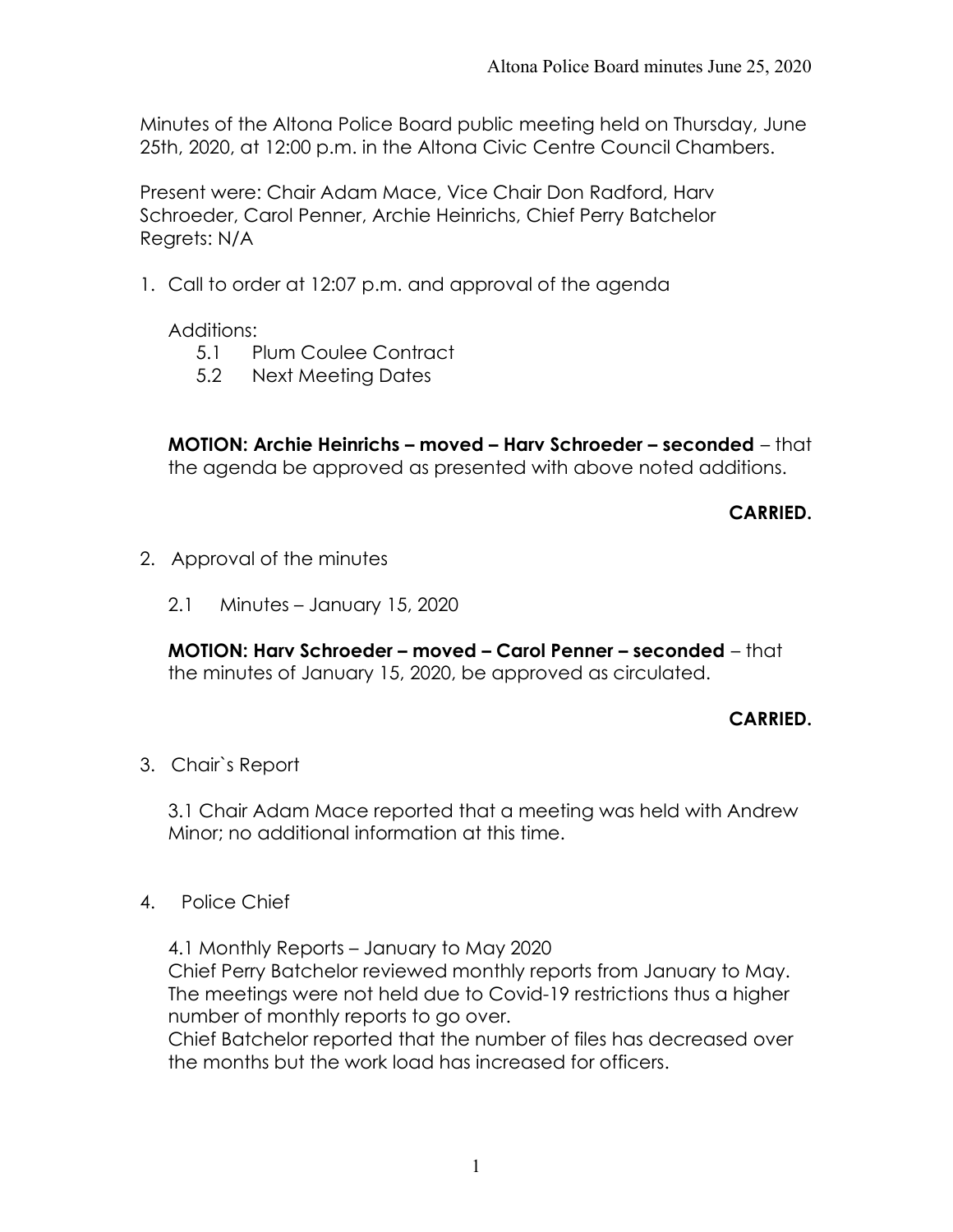Chief Batchelor also reported on an apartment fire that displaced 23 individuals from their homes. Additionally, we have seen an increase of trailer thefts in the last few months.

Budget is reported to be on track, with some of the most recent expenditures being to update all computers to Windows 10 and to replace HVAC.

Chief Batchelor also reported that the training for members has been on hold due to Covid-19 restrictions.

MOTION: Archie Heinrichs – moved – Don Radford – seconded – the approval of the monthly reports as presented.

#### CARRIED.

#### 4.2 Covid-19 Report

Altona Police Service has adapted to the evolving changes involving Covid-19 pandemic. All members have been issued personal protective equipment. We have also increased the frequency of sanitization of our work surfaces and vehicles. We currently also have a good supply of N95 masks and gloves. The front office had closed for a period of time in middle of March and we are now open but have installed a lock and doorbell that is now being monitored by members. We are currently only assisting one person at a time or one household.

Chief Batchelor further advised that we have a mutual aid agreement with Winkler and Morden Police Services, in an event that Altona Police Service is short staffed, they would assist. Chief Batchelor also participated in weekly teleconference meetings with the Province, which included public health members, other police agencies, among others. Weekly reports were also submitted to Manitoba Justice on any Covid-19 occurrences. Altona Police Service has seen good compliance through warnings for public health orders. We continue to put messages out there for safe practices; such as out superhero and Disney murals on the outside of the building and through our social media. Members of the Altona Police Service did not miss any work due to

Covid-19.

Lastly, all the receipts related to expenditures around Covid-19 have been saved and will be presented if there was to be any reimbursements at a later date.

4.3 Cannabis Funding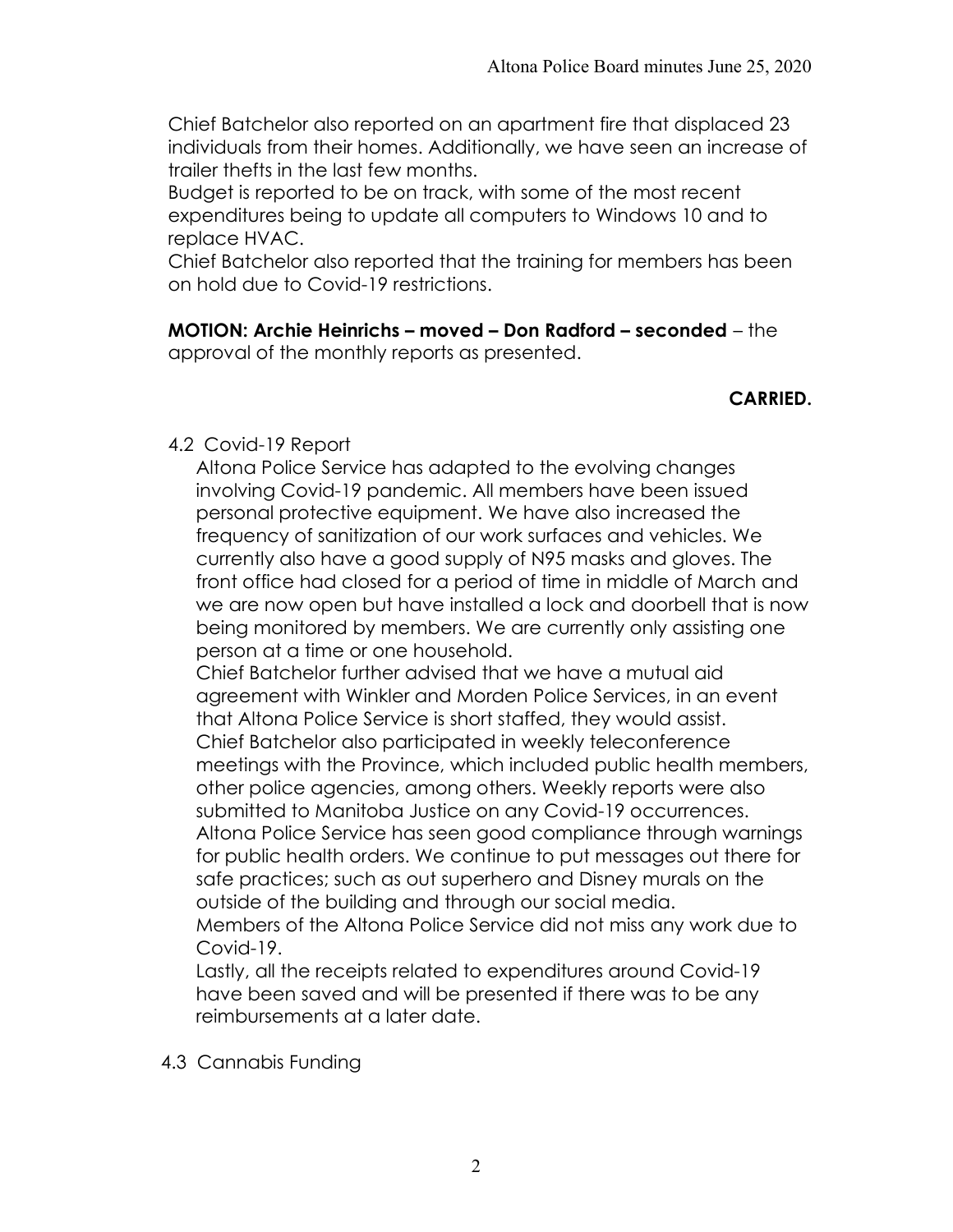Chief Perry Batchelor reported that we are still expecting to receive \$12,000, which we used for training and to purchase testing instrument.

# 4.4 2020 POCG Update

Due to some recent staffing changes to Criminal Property Forfeiture, the responses have been delayed but will be forthcoming in the near future.

Altona Police Service has applied for a grant to purchase pistols to replace 40 cal. currently issued to members, along with an armoured response vehicle jointly applied for by Altona, Winkler and Morden Police Services for the RSTT team to transport equipment and for safe retrieval of hostages, if necessary.

# 4.5 Chief Commendations

The event was held on the afternoon of July 12<sup>th</sup>, with over 30 individuals in attendance, including dignitaries and families of officers receiving awards. The ceremony took place in Rhineland Pioneer Centre. Corporal Tarnick received a 20-year service award and Constable Dueck received a 5-year service award. Constable Legal, Giesbrecht, Saindon and former Constable Wiebe all received Chief's Commendations.

# 4.6 Body Worn Cameras

Altona Police Service is currently negotiating a subscription based trial with a Company that would enable officers to user their Android devices for recording interactions with the public. As an officer's phone is readily available to them, this would save costs in investing additional pieces of equipment to be worn on their person. Additional details to follow.

### 5. New Business

### 5.1 Plum Coulee Contract

The contract is due to expire in year 2021 and will need to be put back on radar for any future discussions.

5.2 Next Public Meeting Dates September 24, 2020 at 12:00 pm November 26, 2020 at 12:00 pm

MOTION: Harv Schroeder – moved – Carol Penner – seconded – that the next public meetings to be held as noted.